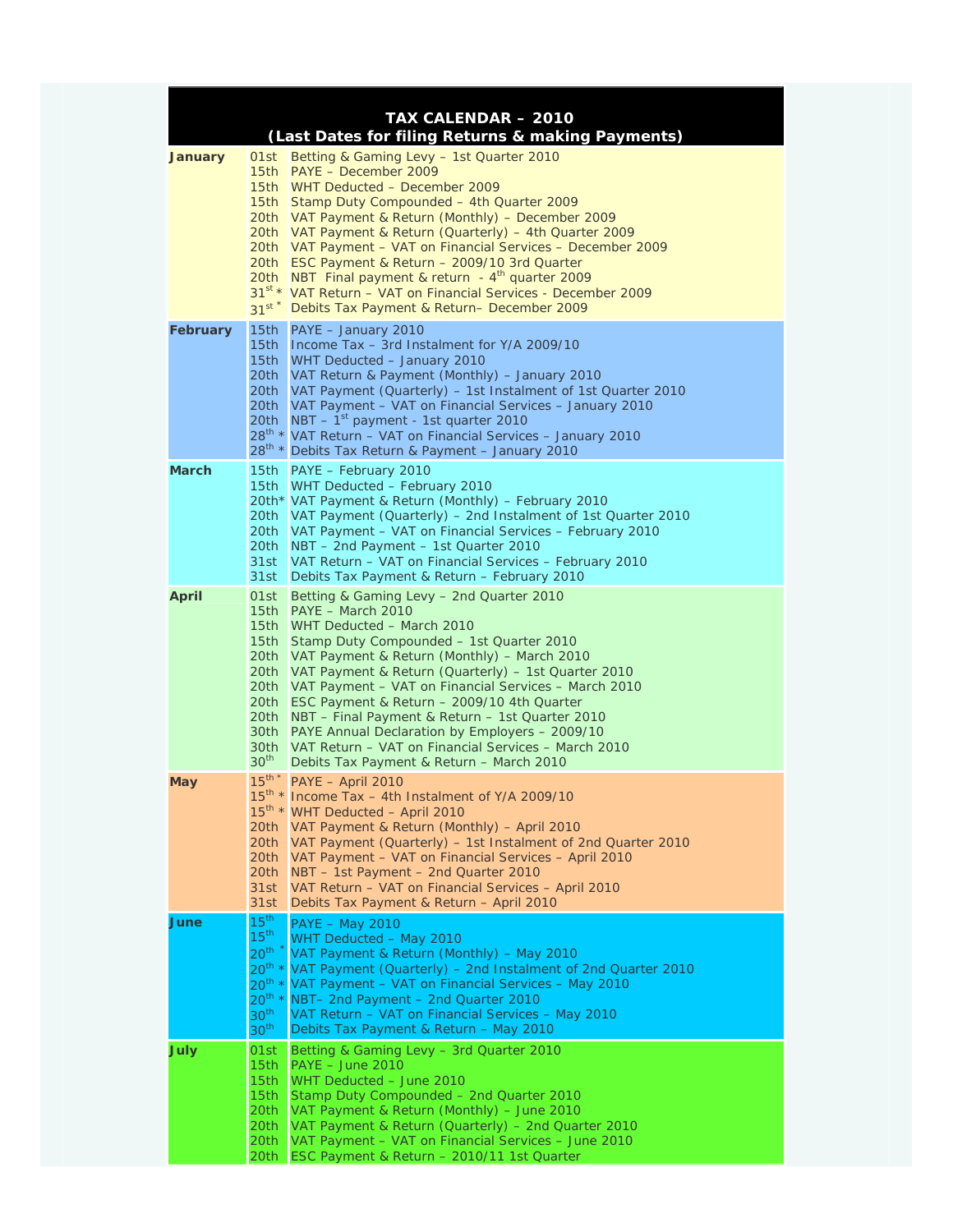|                            |                                                                      | 20th NBT - Final Payment & Return - 2nd Quarter 2010<br>31 <sup>st</sup> * VAT Return - VAT on Financial Services - June 2010<br>31 <sup>st *</sup> Debits Tax Payment & Return - June 2010                                                                                                                                                                                                                                                                                                                                                                                                                        |
|----------------------------|----------------------------------------------------------------------|--------------------------------------------------------------------------------------------------------------------------------------------------------------------------------------------------------------------------------------------------------------------------------------------------------------------------------------------------------------------------------------------------------------------------------------------------------------------------------------------------------------------------------------------------------------------------------------------------------------------|
| <b>August</b>              | 20th.<br>31st<br>31 <sup>st</sup>                                    | $15^{\text{th}}$ * PAYE - July 2010<br>15 <sup>th</sup> * Income Tax - 1st Instalment of Y/A 2010/11<br>15 <sup>th</sup> * WHT Deducted - July 2010<br>20th VAT Payment & Return (Monthly) – July 2010<br>20th VAT Payment (Quarterly) – 1st Instalment of 3rd Quarter 2010<br>20th VAT Payment - VAT on Financial Services - July 2010<br>NBT - 1st Payment - 3rd Quarter 2010<br>VAT Return – VAT on Financial Services – July 2010<br>Debits Payment & Return - July 2010                                                                                                                                       |
| September 15 <sup>th</sup> | $15^{\text{th}}$<br>20th<br>20th<br>30th<br>30th<br>30 <sup>th</sup> | PAYE - August 2010<br>WHT Deducted - August 2010<br>VAT Payment & Return (Monthly) - August 2010<br>VAT Payment (Quarterly) – 2nd Instalment of 3rd Quarter 2010<br>20th   VAT Payment – VAT on Financial Services – August 2010<br>20th NBT - 2nd Payment - 3rd Quarter 2010<br>30th   Income Tax Final Payment - Y/A 2010/10<br>15% Tax on Distributable Profits of 2009/10<br>VAT Return - VAT on Financial Services - August 2010<br>Debits Tax Payment & Return - August 2010                                                                                                                                 |
| October                    |                                                                      | 01st Betting & Gaming Levy - 4th Quarter 2010<br>15th PAYE - September 2010<br>15th WHT Deducted - September 2010<br>15th Stamp Duty Compounded - 3rd Quarter 2010<br>20th VAT Payment & Return (Monthly) – September 2010<br>20th VAT Payment & Return (Quarterly) – 3rd Quarter 2010<br>20th VAT Payment - VAT on Financial Services - September 2010<br>20th ESC Payment & Return - 2010/11 2nd Quarter<br>20th NBT - Final Payment & Return- 3rd Quarter 2010<br>31 <sup>st</sup> * VAT Return – VAT on Financial Services – September 2010<br>31 <sup>st</sup> * Debits Tax Payment & Return - September 2010 |
|                            | $30^{\text{th}}$                                                     | November 15th PAYE - October 2010<br>15th Income Tax - 2nd Installment of Y/A 2010/11<br>15th WHT Deducted - October 2010<br>20 <sup>th</sup> * VAT Payment & Return (Monthly) – October 2010<br>20 <sup>th</sup> * VAT Payment (Quarterly) – 1st Installment of 3rd Quarter 2010<br>20 <sup>th</sup> * VAT Payment - VAT on Financial Services - October 2010<br>20 <sup>th</sup> * NBT- 1st Payment - 4th Quarter 2010<br>30th Income Tax Return for the Y/A 2009/10<br>30th VAT Return - VAT on Financial Services - October 2010<br>Debits Tax Payment & Return - October 2010                                 |
| <b>December</b>            |                                                                      | 15th PAYE - November 2010<br>15th WHT Deducted - November 2010<br>20 <sup>th</sup> * VAT Return & Payment (Monthly) - November 2010<br>20 <sup>th</sup> * VAT Payment (Quarterly) – 2nd Instalment of 3rd Quarter 2010<br>20 <sup>th</sup> * VAT Payment - VAT on Financial Services - November 2010<br>$20^{th}$ * NBT - 2nd Payment - 4th Quarter 2010<br>31st VAT Return – VAT on Financial Services – November 2010<br>31st Debits Tax Payment & Return - November 2010                                                                                                                                        |

• **Please note: If the due date falls on a public or bank holiday, the payment is required to be made before that date.** 

## **Social Responsibility Levy (SRL)-**

SRL is payable at 1.5% on every income tax (other than on taxes withheld) payable by companies for any period commencing on or after April 01, 2008. (Persons other than companies are not liable to SRL effective from April 01, 2008).

## **Discount on Income Tax payable by Individuals**

Any individuals making any quarterly (self-assessment) income tax payment, one month prior to due date, is entitled to a 10% discount thereon (not exceeding such percentage on the installment based on the current year profits).